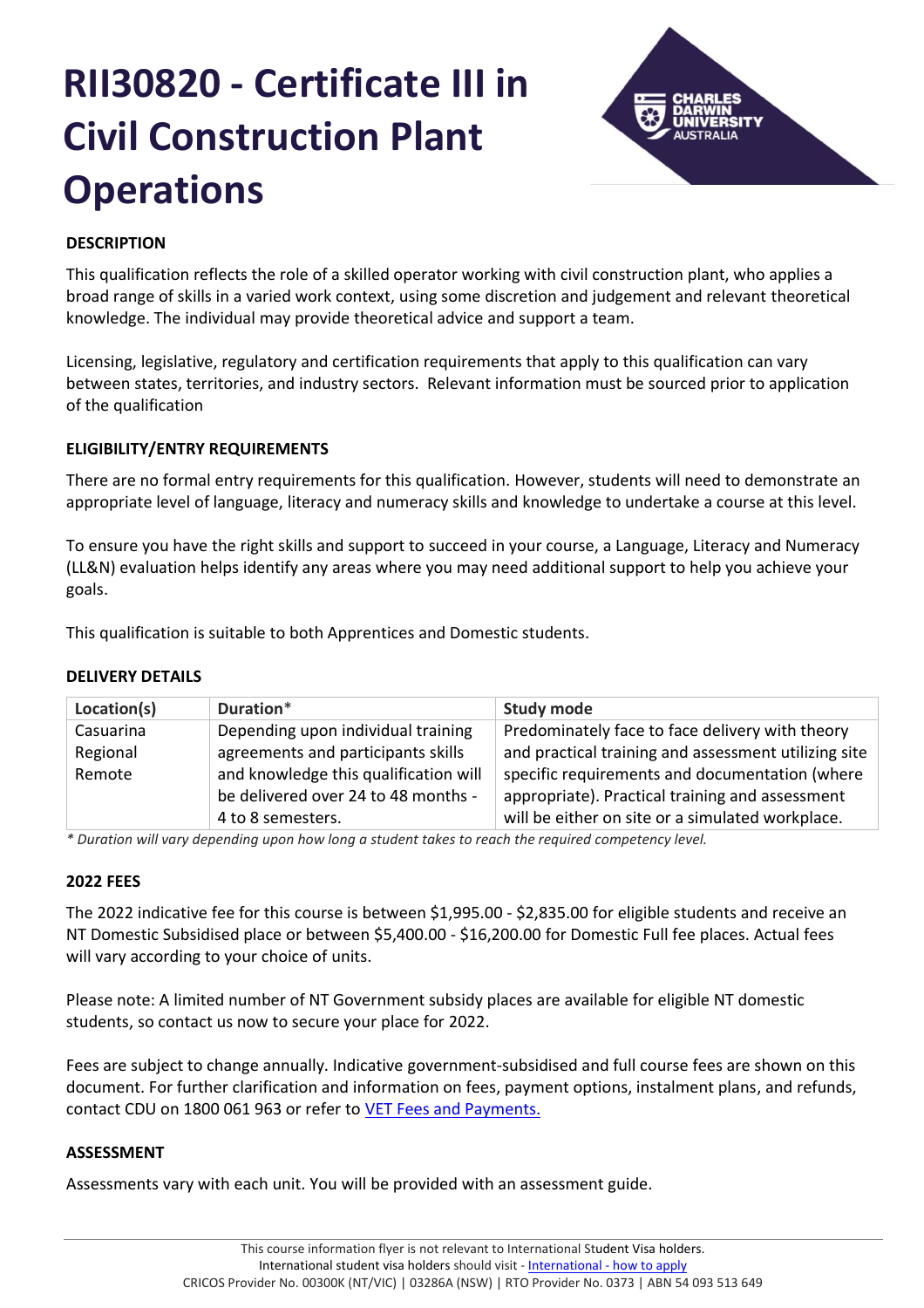## **RECOGNITION OF PRIOR LEARNING (RPL)**

RPL is a process that determines whether the skills, knowledge and experience you've gained through your previous study, work or life experience can count towards a vocational training qualification at CDU. For more information, [VET RPL.](https://www.cdu.edu.au/study/vocational-education-training/rpl)

## **RESOURCES**

Students are issued with resource books and student workbooks for each unit undertaken.

## **STUDY AND CAREER PATHWAYS**

Further training pathways from this qualification include but are not limited to Certificate IV qualifications within the RII Resource and Infrastructure Training Package.

The qualification offers work in the following construction job sectors such as:

- Plant Operator
- Construction worker
- **Skilled Operator**
- Foreman
- Supervisor

## **QUALIFICATION CONTENT**

To achieve RII30820 Certificate III in Civil Construction Plant Operations a total of twenty (20) units of competency must be completed comprising fifteen (15) core and five (5) elective units as detailed in the packaging rules and listed below. The electives offered may vary between campuses.

This training program can be tailored to suit individual cohorts. Exceptions to this program would need to be negotiated by the student and CDU. Selection of all electives must conform to the qualifications packaging rules. Individual programs will be considered on a mutually agreed basis.

#### **CORE UNITS**

| RIIBEF201E | Plan and organise work                                                                  |
|------------|-----------------------------------------------------------------------------------------|
| RIICCM201E | Carry out measurements and calculations                                                 |
| RIICCM202E | Identify, locate and protect underground services                                       |
| RIICCM203E | Read and interpret plans and specifications                                             |
| RIICCM205F | Carry out manual excavation                                                             |
| RIICCM206E | Support plant operations                                                                |
| RIICCM207E | Spread and compact materials manually                                                   |
| RIICCM208E | Carry out basic levelling                                                               |
| RIICOM201E | Communicate in the workplace                                                            |
| RIIRIS301E | Apply risk management processes                                                         |
| RIISAM201E | Handle resources and infrastructure materials and safely dispose of non toxic materials |
| RIISAM203E | Use hand and power tools                                                                |
| RIISAM204E | Operate small plant and equipment                                                       |
| RIIWHS201E | Work safely and follow WHS policies and procedures                                      |
| RIIWMG203E | Drain and dewater civil construction sites                                              |